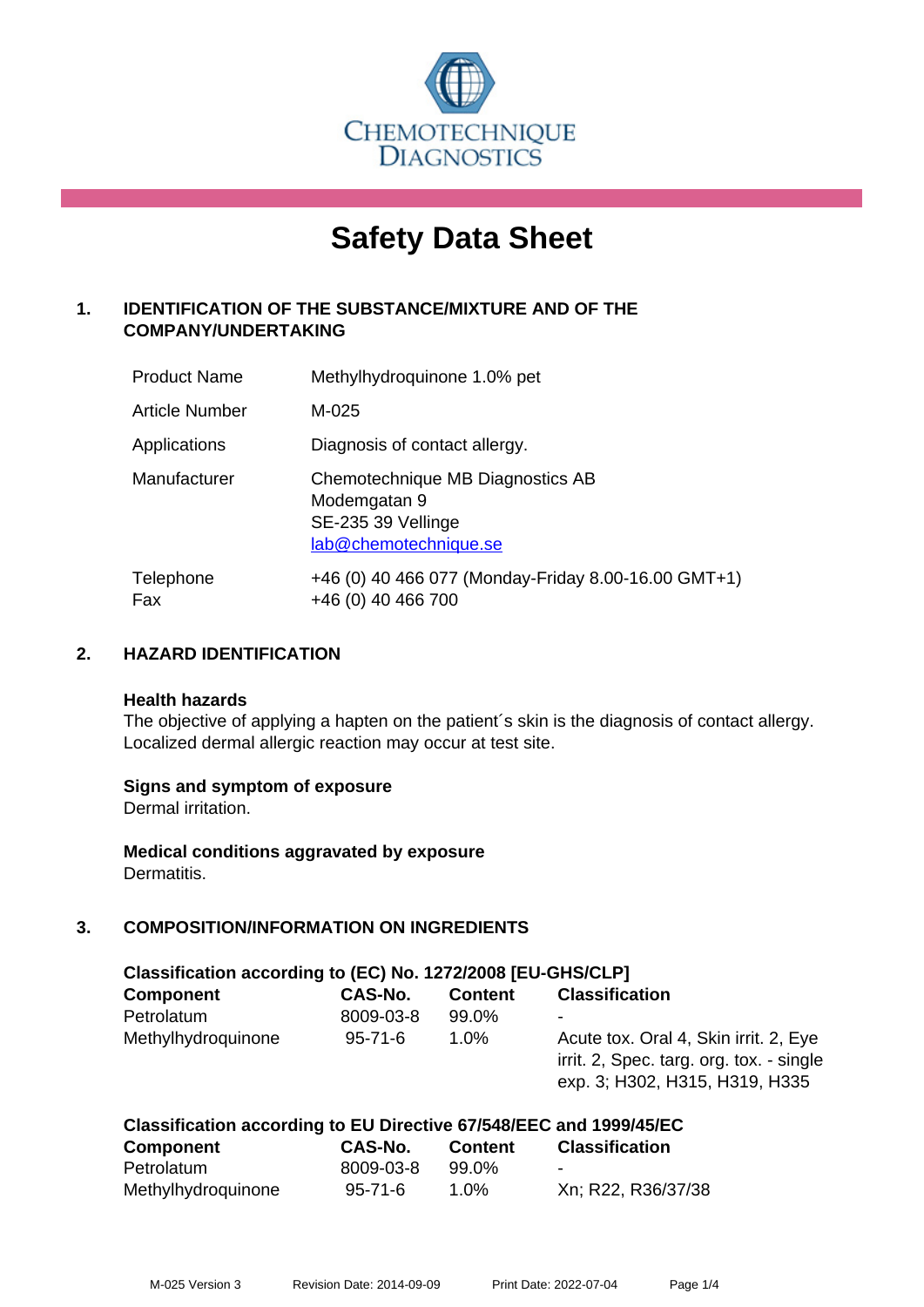## **4. FIRST AID MEASURES**

## **Emergency and first aid procedures**

Obtain medical attention.

# **5. FIRE-FIGHTING MEASURES\***

#### **Suitable extinguish media**

CO2, powder or water spray. Fight larger fires with water spray or alcohol resistant foam.

# **For safety reasons unsuitable extinguishing agents**

Water with full jet.

## **Special protective equipment for fire-fighters**

Wear self-contained respiratory protective device. Wear fully protective suit.

\*Data is shown for petrolatum only

## **6. ACCIDENTAL RELEASES MEASURES**

**Steps to be taken if material is released or spilled** Contain and place in a closed container.

# **7. HANDLING AND STORAGE**

**Precautions to be taken in handling and storage** Store dark at 5-8°C. Avoid extended exposure to light. FOR EXTERNAL USE ONLY.

# **8. EXPOSURE CONTROLS/PERSONAL PROTECTION**

**Respiratory protection** Not required.

**Ventilation** Local exhaust.

**Protective gloves** Disposal gloves.

#### **Eye protection** Not required with normal use.

## **Work/Hygienic practices**

Wash hands after each use.

## **9. PHYSICAL AND CHEMICAL PROPERTIES**

Odour **Odourless** 

Appearance Ivory White Semi-solid

Melting point\* 50-55° C Flash point\*  $>100^{\circ}$ C

Boiling point\* No data available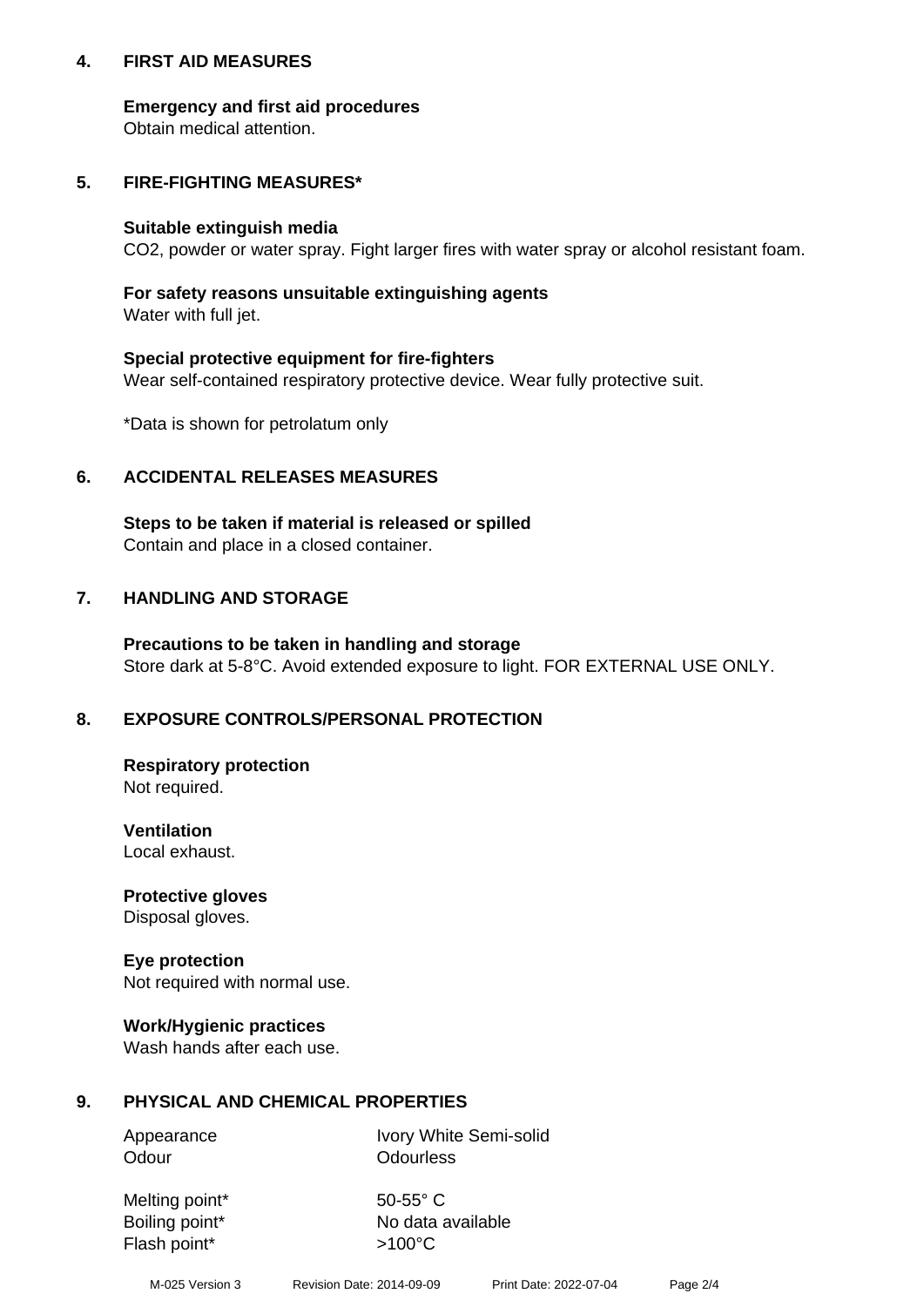Density\* No data available. Solubility in/Miscibility with Water\*

Self ignition\* Product does not self ignite. Danger of explosion\* Product does not present an explosion hazard. Insoluble

\*Data is shown for petrolatum only

# **10. STABILITY AND REACTIVITY**

#### **Incompability**

May react with strong oxidizing agents.

#### **Stability**

Stable at recommended storage conditions.

#### **Hazardous byproducts**

Combustion may generate CO, CO2 and other oxides.

**Hazardous polymerization**

Will not occur.

## **11. TOXICOLOGICAL INFORMATION**

No data available.

## **12. ECOLOGICAL INFORMATION**

No data available.

## **13. DISPOSAL CONSIDERATIONS**

#### **Waste disposal method**

Comply with federal, state/provincial and local regulation.

#### **14. TRANSPORT INFORMATION**

Not dangerous goods.

## **15. REGULATORY INFORMATION**

The classification is according to the latest editions of the EU lists, and extended by company and literature data.

#### **16. OTHER INFORMATION**

#### **Text of H-statements and R-phrases mentioned in Section 3**

| Acute tox. Oral 4                     |                           | Acute toxicity, Oral (Category 4)       |          |  |
|---------------------------------------|---------------------------|-----------------------------------------|----------|--|
| Skin irrit. 2                         |                           | Skin irritation (Category 2)            |          |  |
| Eye irrit. 2                          |                           | Eye irritation (Category 2)             |          |  |
| Spec. targ. org. tox. - single exp. 3 |                           | Specific target organ toxicity - single |          |  |
| M-025 Version 3                       | Revision Date: 2014-09-09 | Print Date: 2022-07-04                  | Page 3/4 |  |